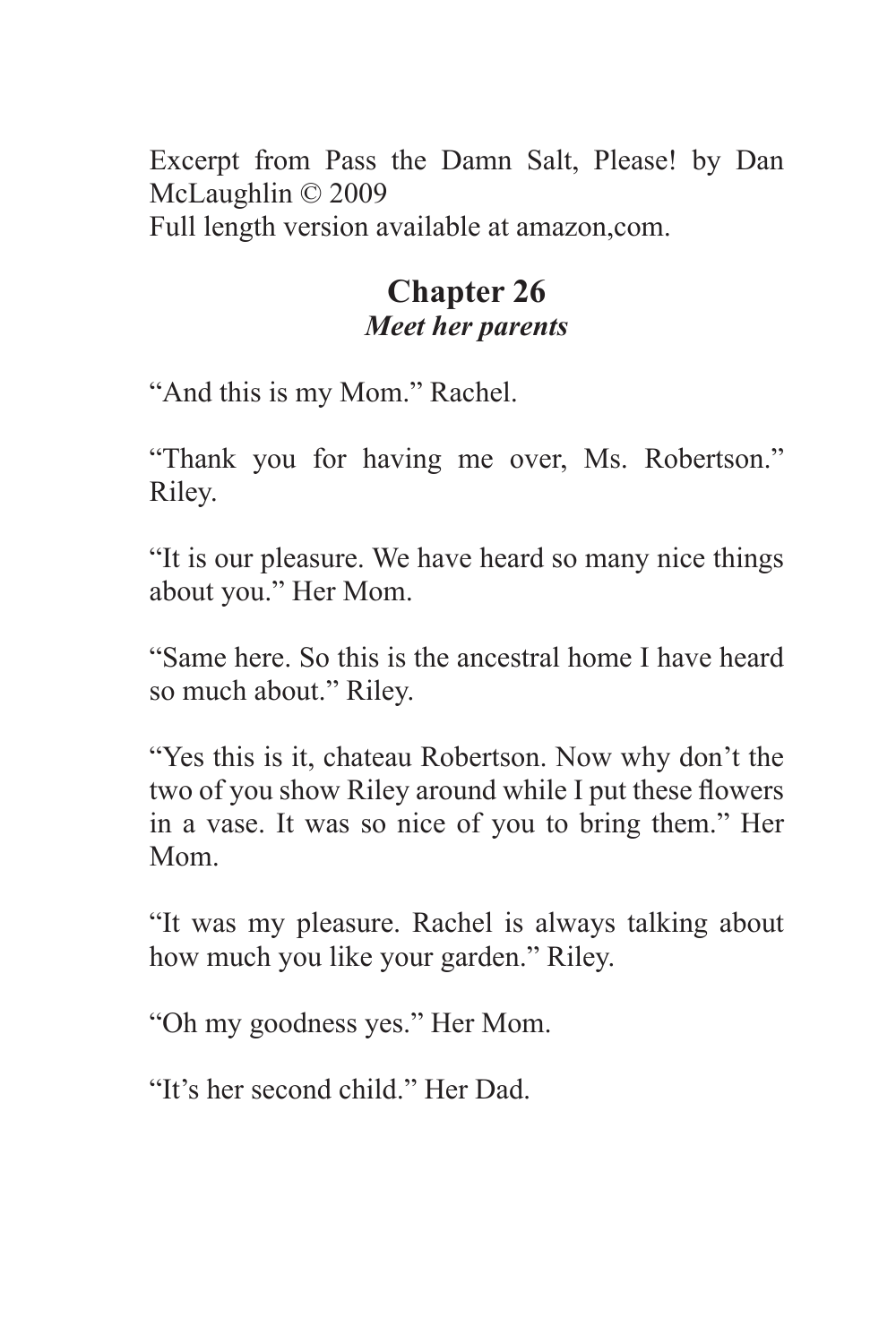"And first grandchild." Rachel.

"All wrapped up in one." Her Dad.

"Now you two stop it. Be nice." Her Mom.

"Before we get started Riley, can I get you something to drink?" Her Dad.

"That would be great, thank you." Riley.

"I got almost everything here, bourbon, scotch, all kinds of beer…" Her Dad.

"Daddy." Rachel.

"Actually if it's OK do you have any thing without alcohol?" Riley.

"Daddy, I told you that Riley does not drink." Rachel.

"Oh well, with the liquid courage of alcohol comes a certain amount of oblivion. Sorry Riley. So what would you like?" Her Dad.

"Anything diet would be fine." Riley.

"Uh how about some mineral water?" Her Dad.

"That would be fine, thank you." Riley.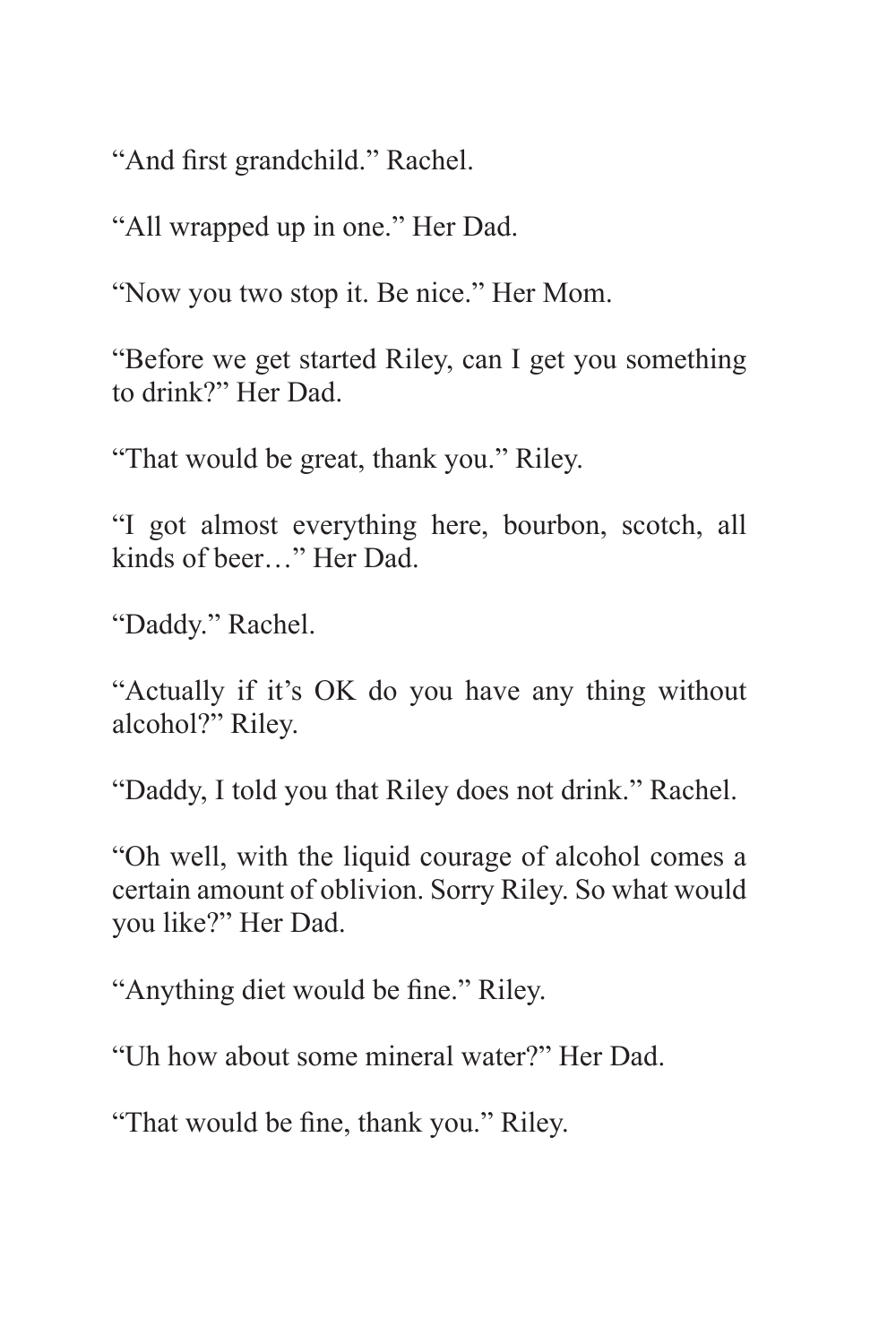"So you don't drink alcohol? Are you an some kind of alcoholic?" Her Dad.

"Daddy!" Rachel.

"That's OK honey. They are allowed to admit that they are an alcoholic. It's a step or something. Am I right? Do you have one of those medallions or something?" Her Dad.

"I think I have heard that too, but in my case I just never developed a taste for alcohol. So no, I don't have a medallion. Well not for sobriety." Riley.

"Well good man. Of course at the firm you pretty much had to drink to get along and get anywhere." Her Dad.

"So speaks His Lordship of Rationalization." Her Mom.

"I heard that." Her Dad.

"I know that." Her Mom.

"So your daughter says that you do a lot of community service work. I hear you are a pretty mean Santa, Mr. Robertson." Riley.

"Oh yeah, you are looking at once again the Head Elf for this years Operation Ho Ho Ho." Her Dad.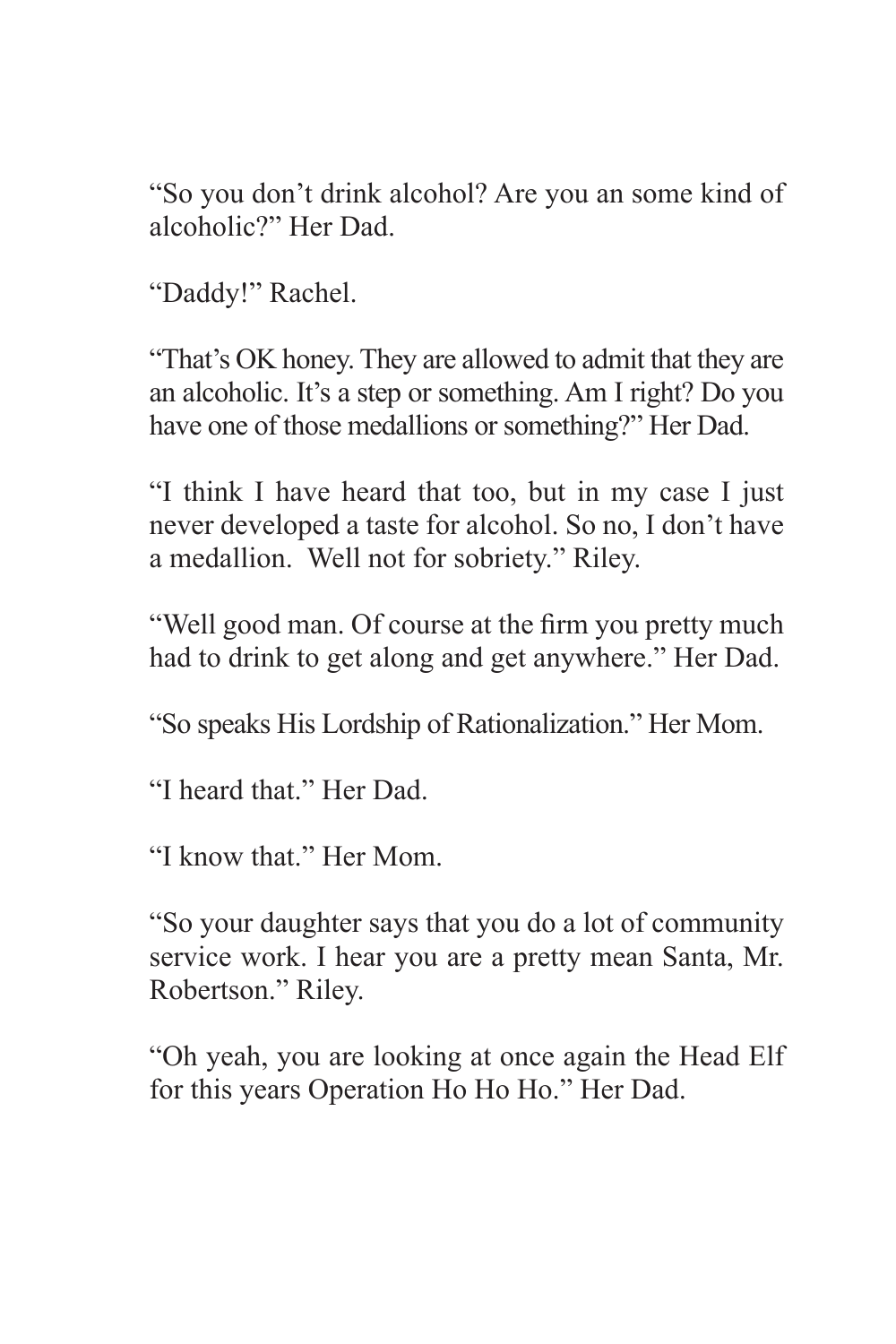"Head elf? Are congratulations in order? Or did you just leave the room at the wrong time and get chosen for the job while absent?" Riley.

"(Laughter.) Head Elf means basically you are the transportation guy." Her Dad.

"Daddy has been doing it for ages. Congratulations Daddy." Rachel.

"Thank you honey. You see with Operation Ho Ho Ho there is Santa, who hands the toys out, Mrs. Santa who organizes the toys." Her Dad.

"And the elf." Rachel.

"And the elf who drives the sleigh." Her Dad.

"Or car." Rachel.

"Or car, yes. The Head Elf is the guy who figures out all the routes so as many kids as possible get something in one evening. It's done through the Junior Chamber of Commerce." Her Dad.

"Sounds very cool. How many houses does the JC Santa and company cover in a night?" Riley.

"Well last year we had 68 Santas making 23 stops each from about 5 to 9pm." Her Dad.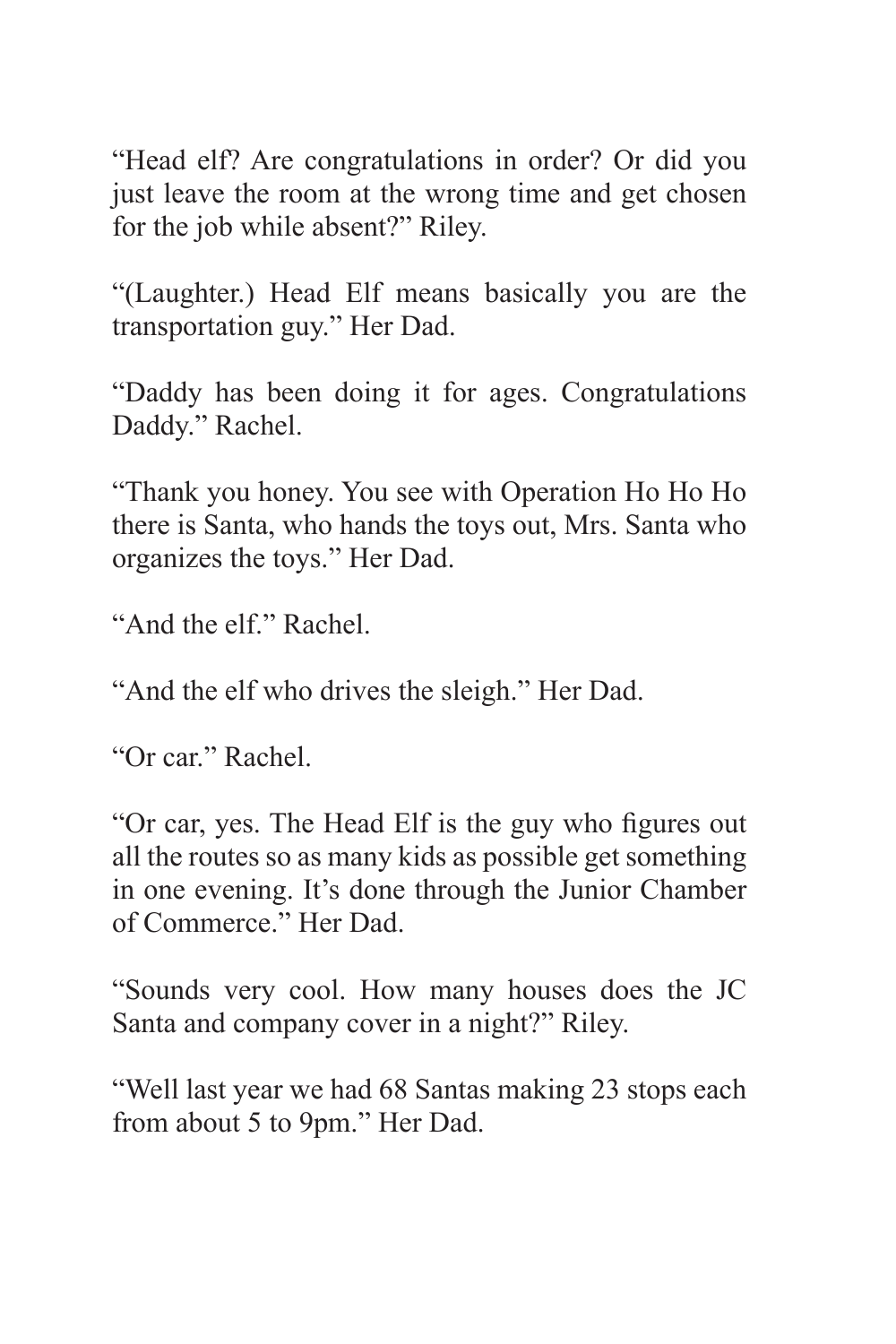"Wow. That is about what, almost 6 stops an hour?" Riley.

"Chimney swoops, yeah. Yeah they really have to hustle because for a lot of kids these might be the only gifts they get from Santa that year. So it is my job to minimize the travel time so we can do as many chimney swoops as we can." Her Dad.

"So how long have you been doing this?" Riley.

"Well I have been Head Elf for a couple of years. I started out as just a simple elf driving whoever needed it." Her Dad.

"The Gypsy Elf?" Riley.

"I'm sorry?" Her Dad.

"Like a gypsy cab, Daddy." Rachel.

"Oh no, it has to be very organized. Otherwise you'll never get to all your houses that you need to. Then I got promoted and so then Rachel's mother and I were a Santa team. You remember that honey?" Her Dad.

"Yes I do. You were a very good Santa, I must say." Her Mom.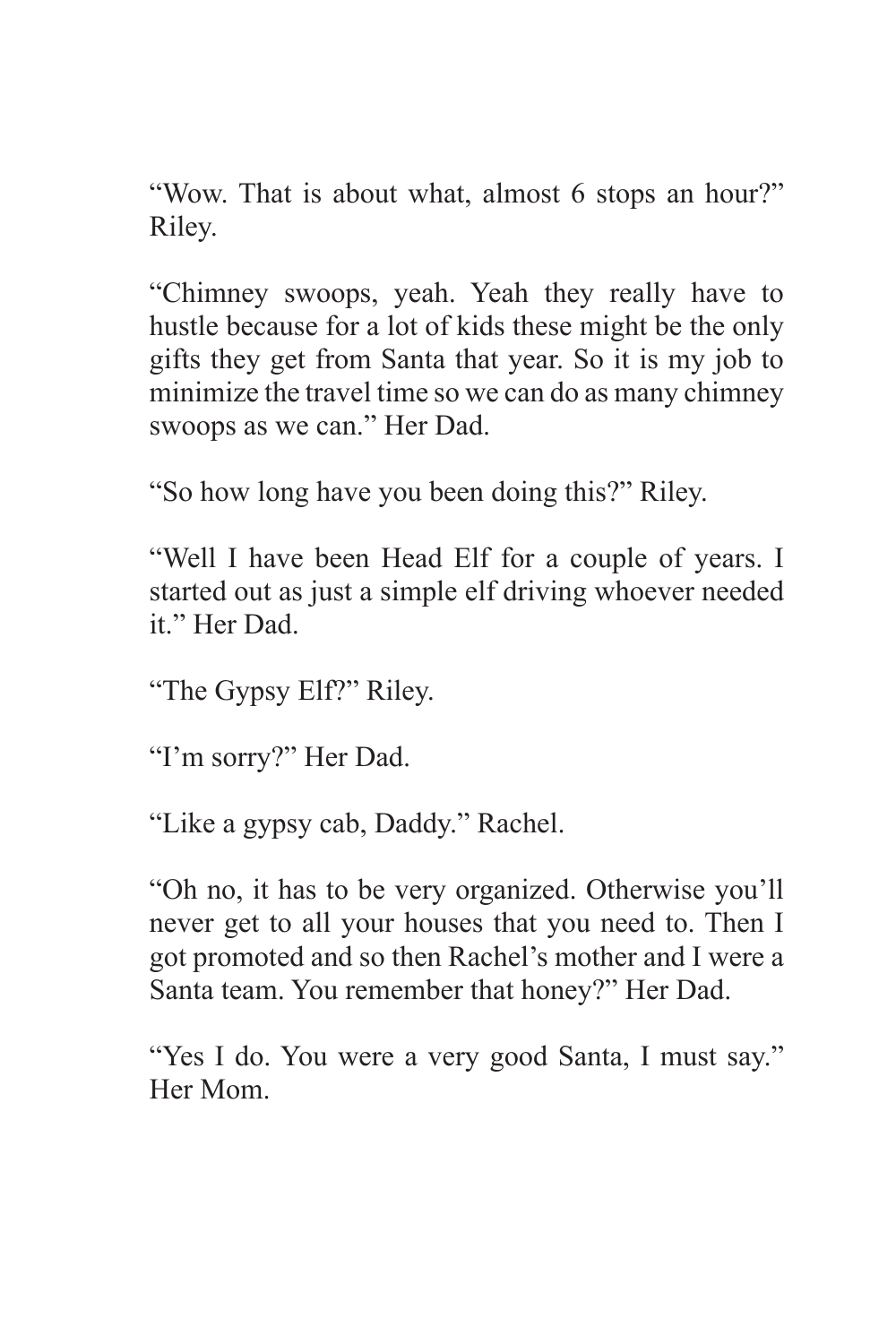"Yes and you shined as Mrs. Santa. Talk about organized. Each gift had a discreet tag with the kid's name on it which I could palm as I handed the gift over. And she never got one wrong. Simply amazing. We certainly had a lot of those kids really believing in Santa Claus, didn't we honey?" Her Dad.

"Well your 'Ho Ho Ho' certainly put it over the top." Her Mom.

"C'mom Daddy, do it. Show Riley." Rachel.

"Well…(Laughter.)" Her Dad.

"Pleasssssse?" Rachel.

"Well OK. Now the real secret to a good Santa laugh is really a sharp push from the belly. You want three sharp distinct deep hos. HO HO HO." Her Dad.

(Laughter and applause.)

"For many years Christmas was for me watching mom and dad dressing up as the Santas." Rachel.

"I think we still have that damn bell around here someplace, don't we hon?" Her Dad.

"Yes, I think it's still around here." Her Mom.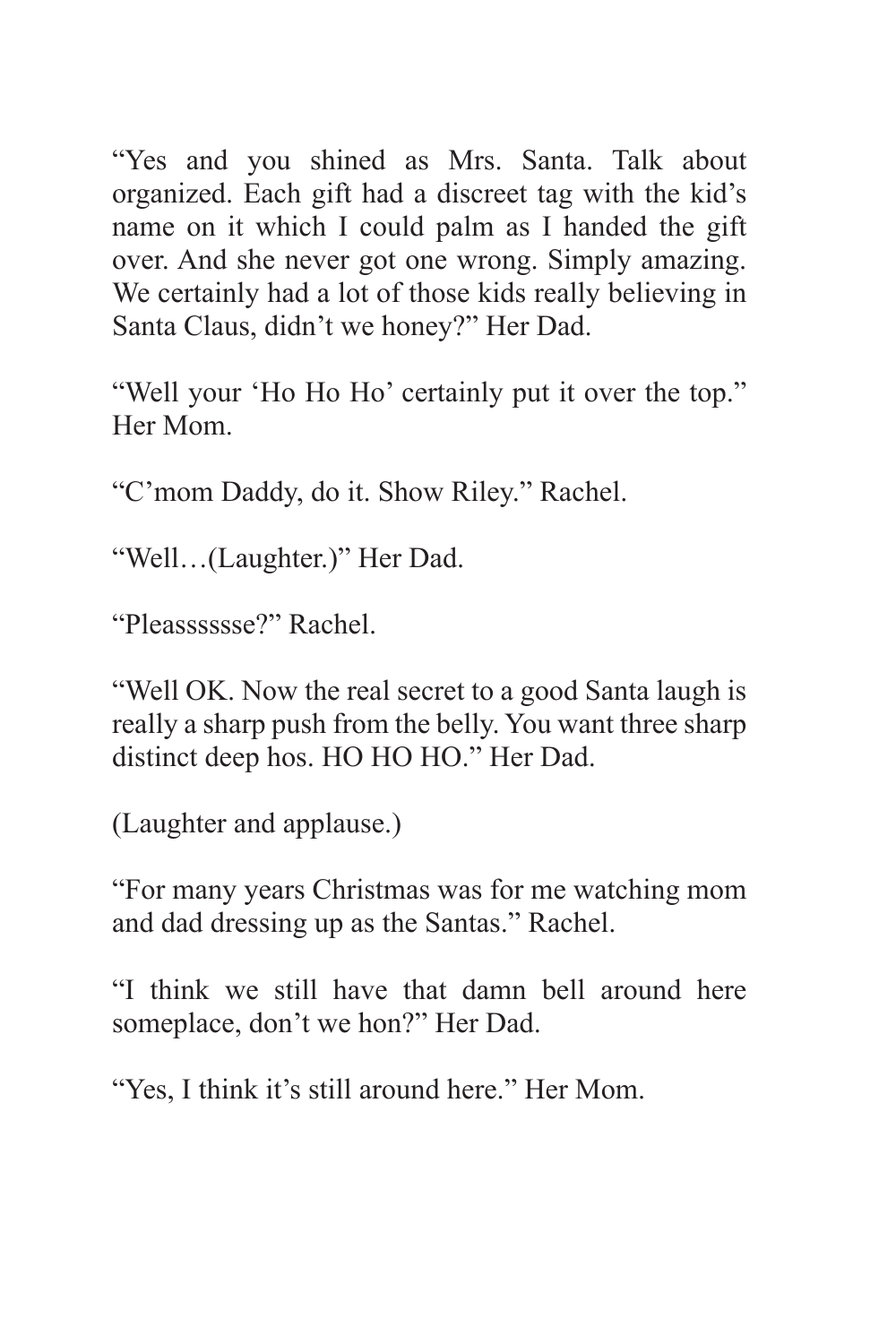"Now you might not know this Riley, but when Rachel was real little she would wake us up Christmas morning by ringing the bell as loud as she could while screaming 'Merry Christmas' at the top of her lungs?" Her Dad.

"Usually at about 4 am. (Laughter.)" Her Mom.

"You know Rachel, somehow you never told me this story." Riley.

"Thanks Dad, Mom. You might as well go and finish it." Rachel.

"There's more?" Riley.

"Oh yes, you see about the time Rachael turned 7, her father decided to develop a condition he called '*septiodioamnesio'*." Her Mom.

"'*Septiodioamnesio'*?" Riley

"Oh yes, *'septiodioamnesio'* also known by its common name as 7 day amnesia, is a very very rare disease that primarily effects Santas for the seven days after an Operation Ho Ho Ho whereby the Santas forget where they put their Santa bell." Her Dad.

"Do I need to mention that Operation Ho Ho Ho happened 6 days before Christmas?" Rachel.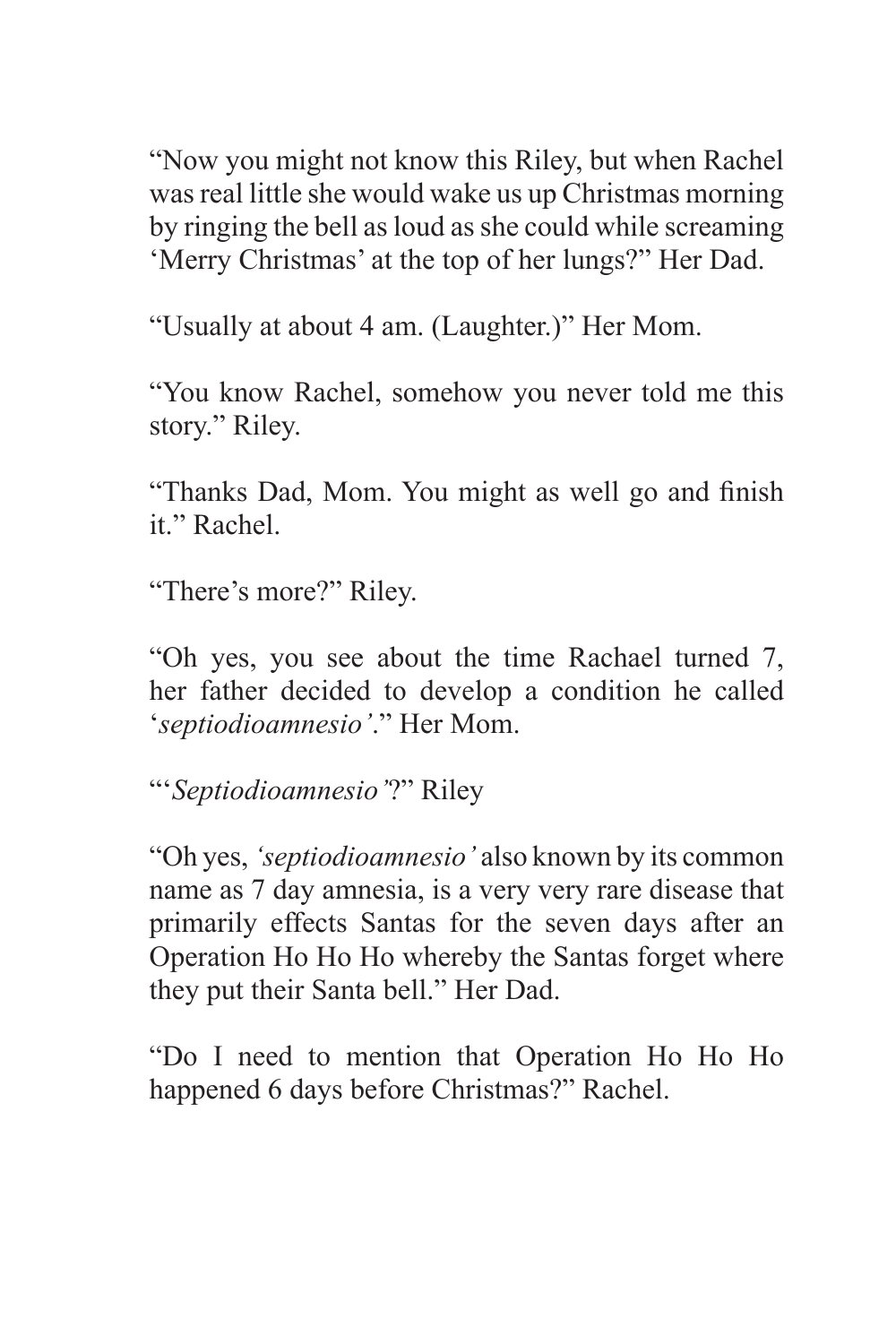"(Laughter.) Not really, but I am certainly enjoying the direction this story is going. Go on, please." Riley.

"Oh it gets much better. So every year right after operation Ho Ho Ho, I would sit Rachel down and explain that I felt a case of *'septiodioamnesio'* coming on." Her Dad.

"(Laughter.) I would like to point out in my defense that this was WAY before the Internet." Rachel.

"(Laughter.) And that poor Santa Daddy simply could not find the Santa Bell." Her Dad.

"Again." Her Mom.

"(Laughter.) Which I am guessing was invariably found on the eighth day." Riley.

"(Laughter.) Oh he is a smart one honey." Her Mom.

"But knowing you, Rachel you were not long satisfied with your father's simple explanation, were you?" Riley.

"No of course not. And being a dutiful daughter I did not want my father to suffer the ravages of *'septiodioamnesio'* without trying to help the poor Dad. Or Santa. (Laughter.)" Rachel.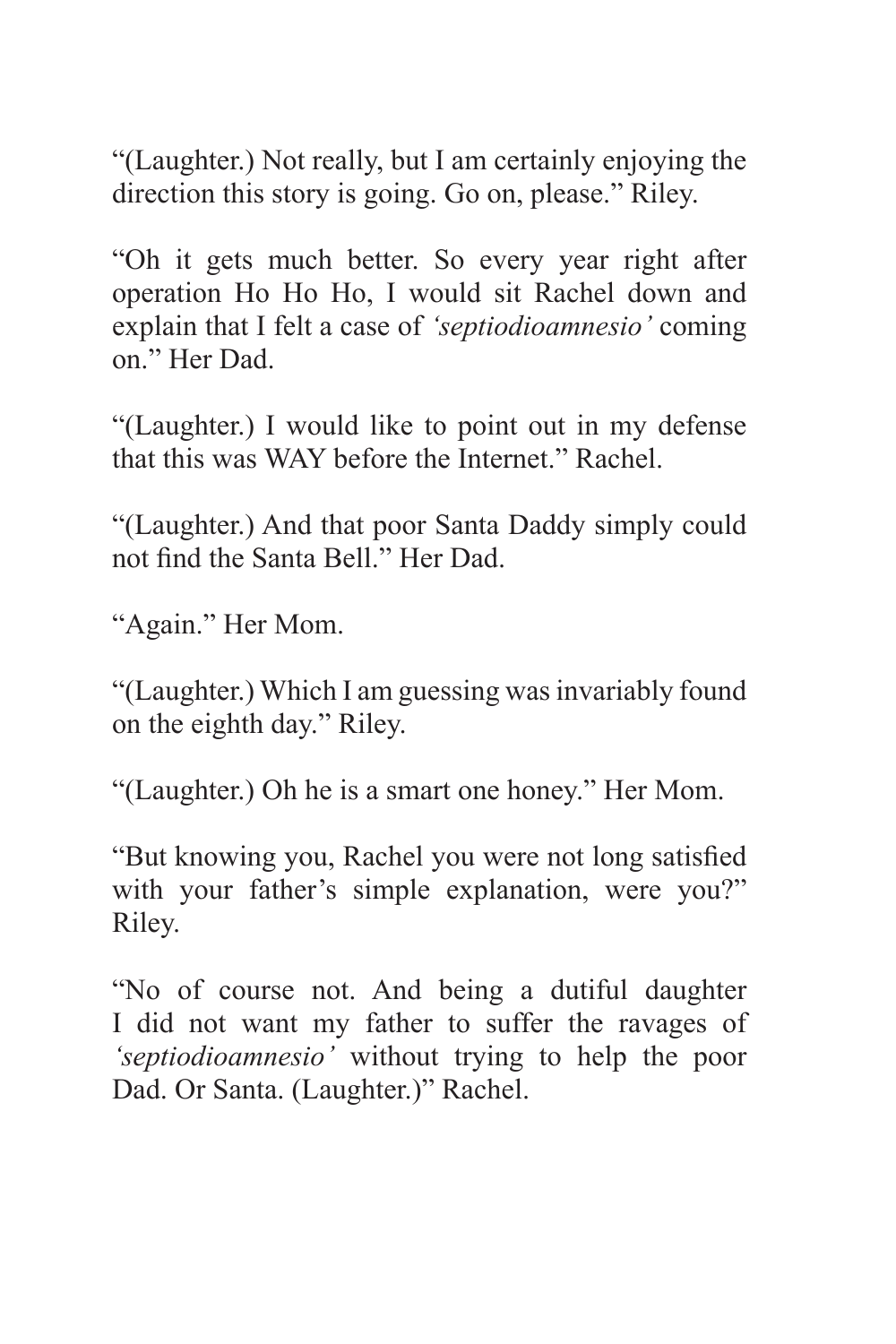"(Laughter.) So where did your inquisitive mind take you?" Riley.

"After a bit I focused on environmental causes. You see I began to notice *'septiodioamnesio'* only seemed 'to happen right around Christmas. So it seemed to me maybe it was the noise caused by the bell that actually triggered the onset of the disease, not some bacteria or germ." Rachel.

"OK, a reasonable hypothesis, I guess." Riley.

"Yes to scientifically verify it I devised a test based on Gresham's Law." Rachel.

"Bad money drives out good?" Riley.

"Smart or at least he paid attention somewhere alone the line." Her Mom.

"You knew Gresham's law before you were 10?" Riley.

"Rachel was quite the reader as a child." Her Mom.

"Wow." Riley.

"Well I was around 10. So from Gresham's Law I derived the thesis that bad noise would drive out the good noise. Of hiding." Rachel.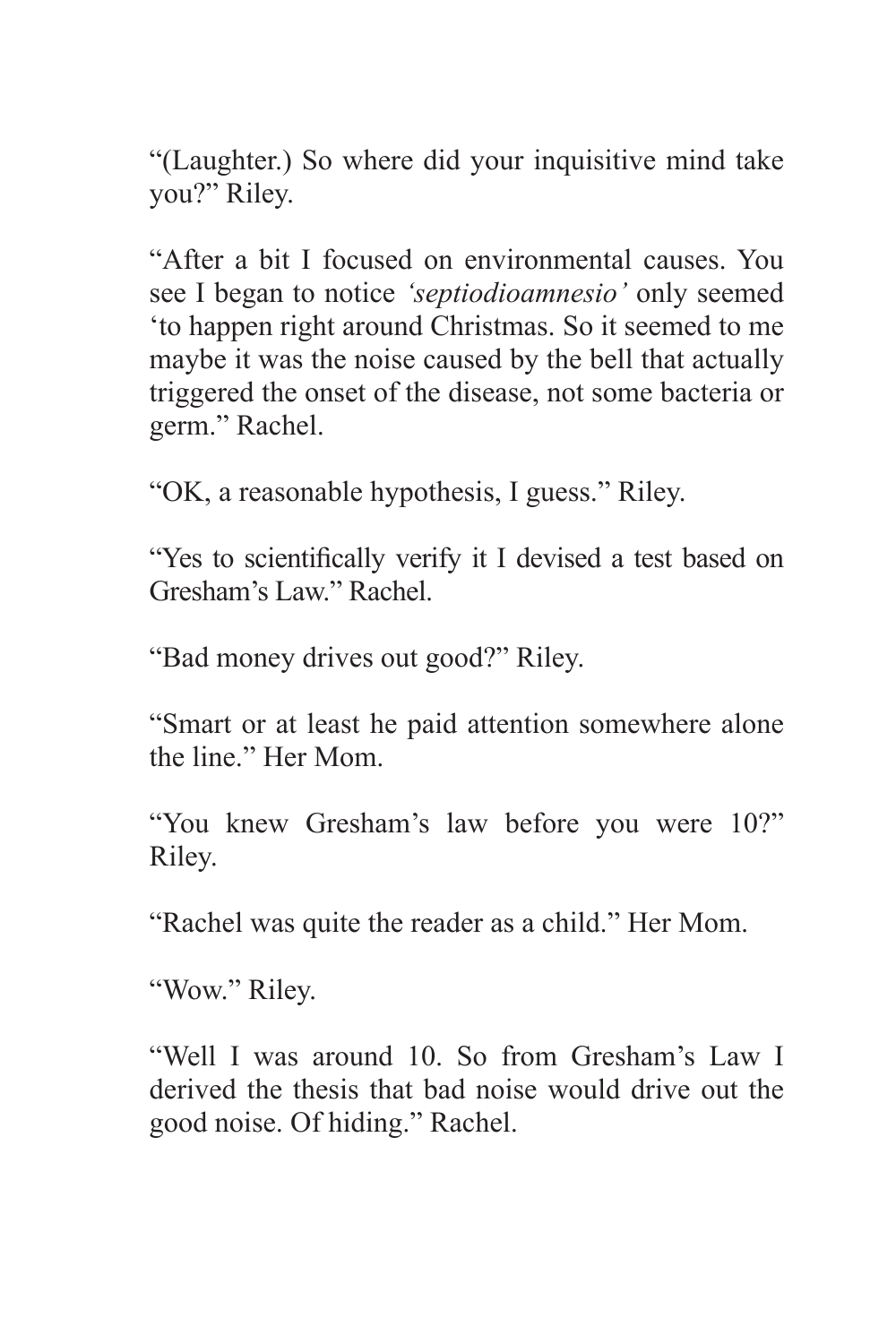"So how did you test this astute hypothesis?" Riley.

"I went out and bought the biggest air horn I could find and right at 4 am I cranked that puppy up. (Laughter.) Right outside of their bedroom. After my parents came tumbling out and I explained my theory and cure, it was pretty much decided that while a dehabilitating disease such as *'septiodioamnesio'* was truly a very bad thing, the presence (and sound) of the beloved Christmas bell could protect a household from the even more piercing sounds of an air horn. (Laughter and applause.)" Rachel.

"Wow. Again. Remind me to never piss you off. That's just so so so..." Riley.

"Clever?" Rachel.

"Yeah OK 'clever.' He says in the voice one uses to someone carrying a loaded shotgun." Riley.

"You'll get along with her just fine Riley." Her Mom.

"I can be a pretty quick study when the incentive is there. So Rachel tells me you're quite a gardener, Ms. Robertson." Riley.

"Oh please call me Jennifer. Yes, although I think I sometimes kill more than I plant." Jennifer, her Mom.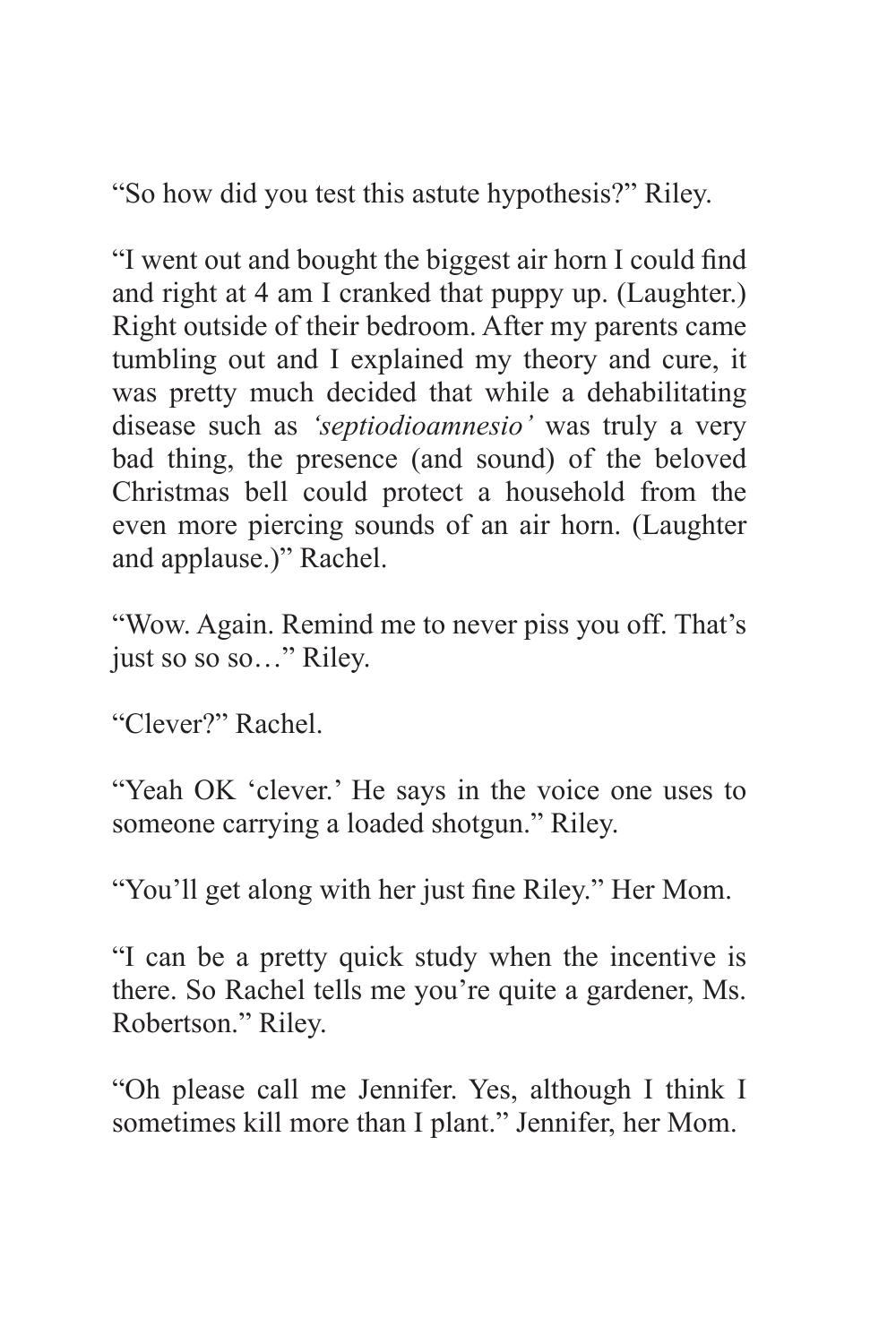"Oh mother that is not true. You have quite the green thumb." Rachel.

"So how do you stand on the issue of xeriscaping?" Riley. "Oh God here we go." Her Dad.

"Oh hush dear. My position is quite clear. I love my roses and if we have to make a desert of the rest of the state so I can have them, well then everyone else can develop a taste for succulents and native weeds. Now I am not against water conservation and use of weeds by other people, but I will have my roses. The colors and smells when they bloom make life worth living. They are simply exquisite." Jennifer, her mom.

"Are you interested in reviving the older varieties?" Riley.

"Oh I like them like my men, all young, big, vibrant and with flashes of color and smells." Jennifer, her mom.

"Thank you, dear." Her Dad.

"Oh I suppose that could describe you too. Well except the young part. And vibrant. Where was I, oh yes as for those tiny old flowers; I don't care for them as much." Jennifer, her Mom.

"Do you belong to a garden club or anything?" Riley.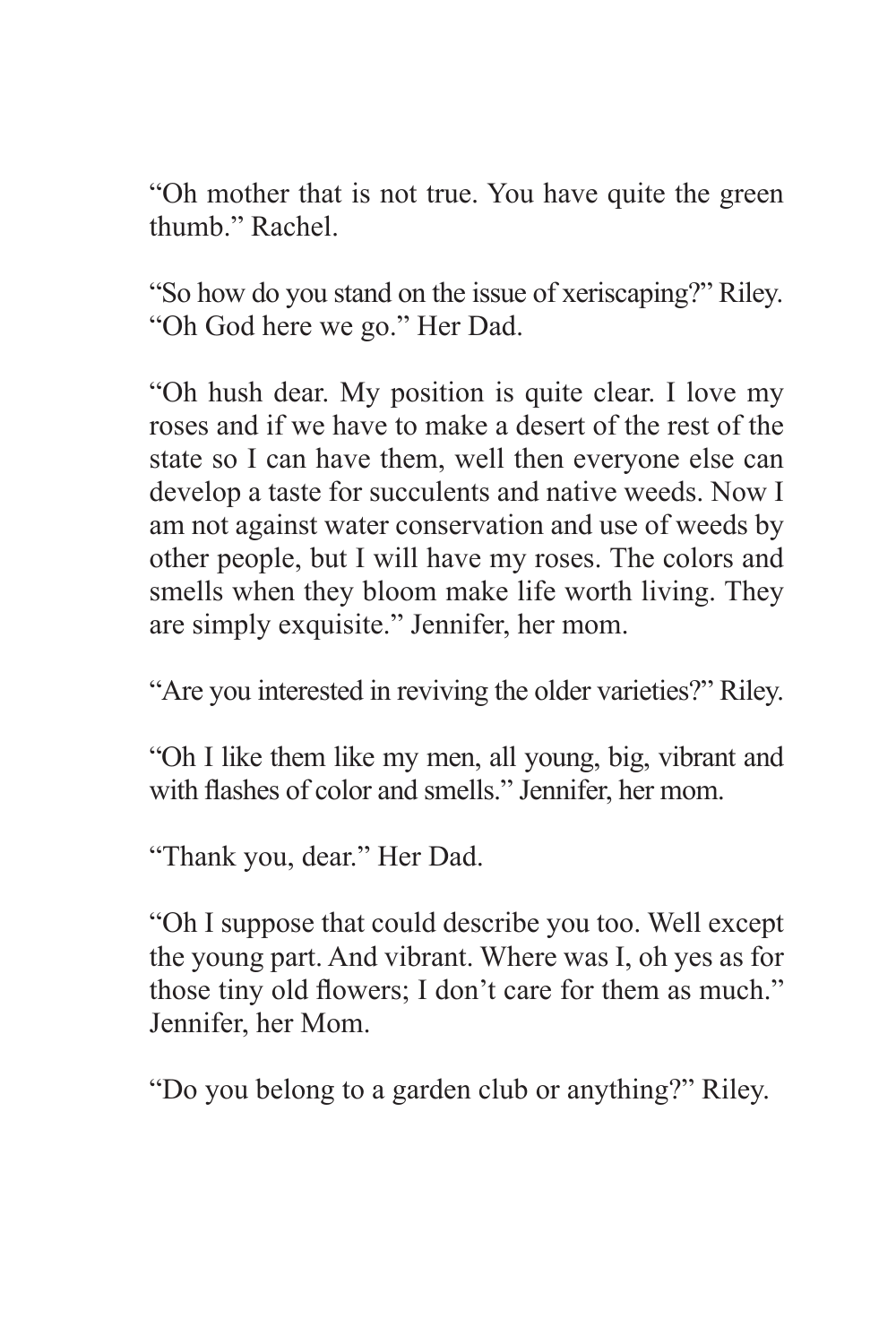"Does she. Lord, it's the center of her universe." Her Dad.

"Hush dear, mummy is talking. Put your muzzle back in your drink. Yes, for many years I was chairperson of the Rose Committee." Jennifer, her mom.

"And President of the entire club for about 10, weren't you mother?" Rachel.

"Yes and that is when we started going out in the community more to encourage proper landscaping. With the Community Rose program. Has Rachel mentioned that to you yet?" Jennifer, her Mom.

"I am not sure if I remember…" Riley.

"Well she should have. It's a program where we go thought neighborhoods anonymously and then later give deserving yards a "Community Rose." It is a plaque shaped like a rose saying that that year that yard was recognized as having outstanding merit. We do it to encourage and reward both effort and execution. Many times we go back to the same neighborhood and many more yards are all spruced up." Jennifer, her Mom.

"I remember sometimes driving down the street with Mom and how there would always be someone working in their yard who would make a special effort to wave or say hello." Rachel.

"Oh really?" Riley.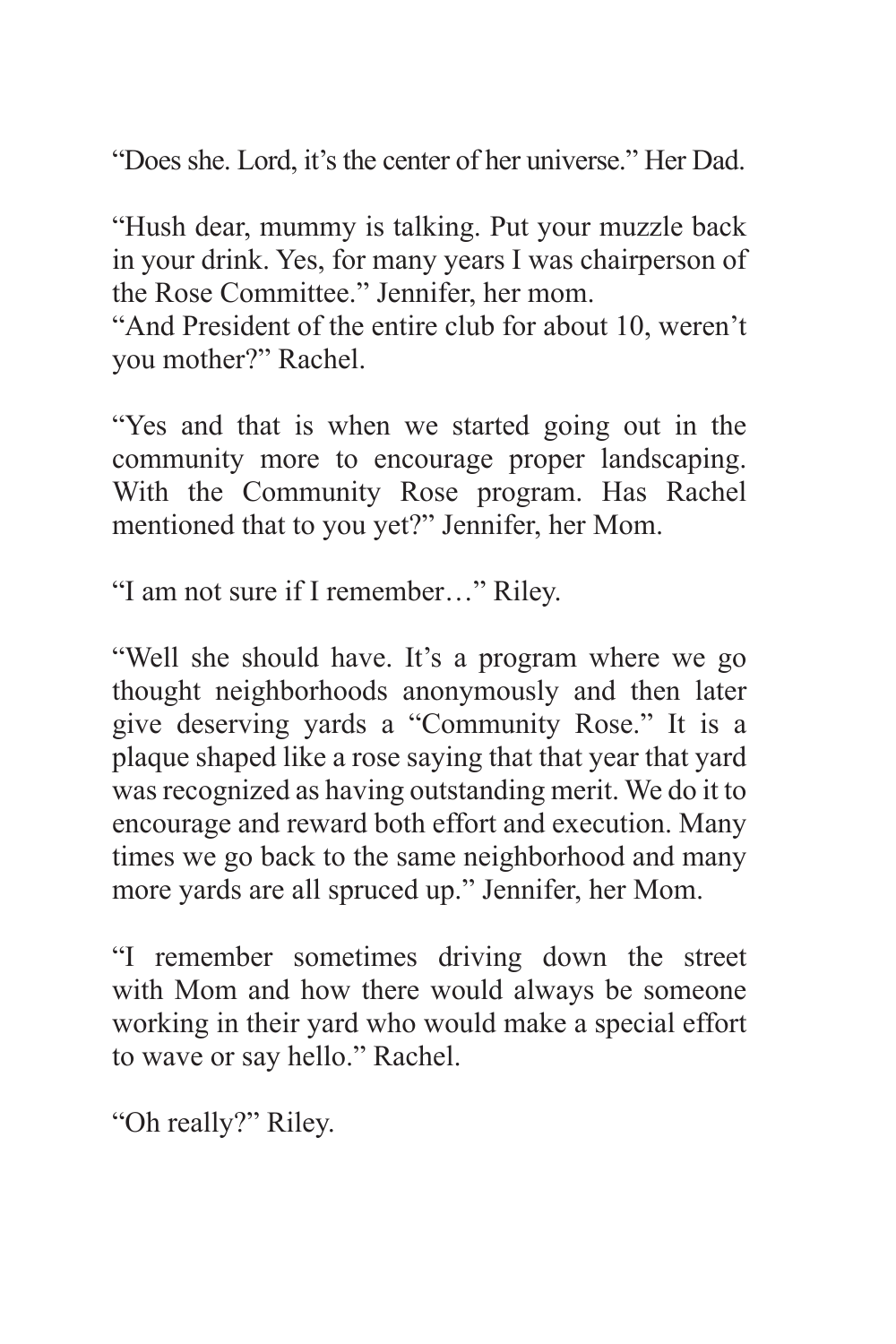"Or going to the nursery with Mom. It's like you were going there as part of a rock star's entourage." Rachel.

"It was like Demeter herself was back and walking among mere mortals. People flocking around here thrusting forward plants for her blessing." Her Dad.

"Yes, that's what we called it, The Blessing of the Plants by Saint Jennifer." Rachel.

"And woe to those who selected poorly or pruned ill judiciously." Her Dad.

"Blasphemers!" Rachel.

"Idolaters!" Her Dad.

"Concrete lovers!" Rachel.

"Well there is simply a right and a wrong way to do something. If you are going to do something and it takes the same amount of energy to do it right as wrong you might as well do it right. There is nothing in a poorly performed effort that is worthy of praise." Jennifer, her Mom.

"In the sainted words of my beloved grandmother, 'Lazy people work twice as hard.'" Riley.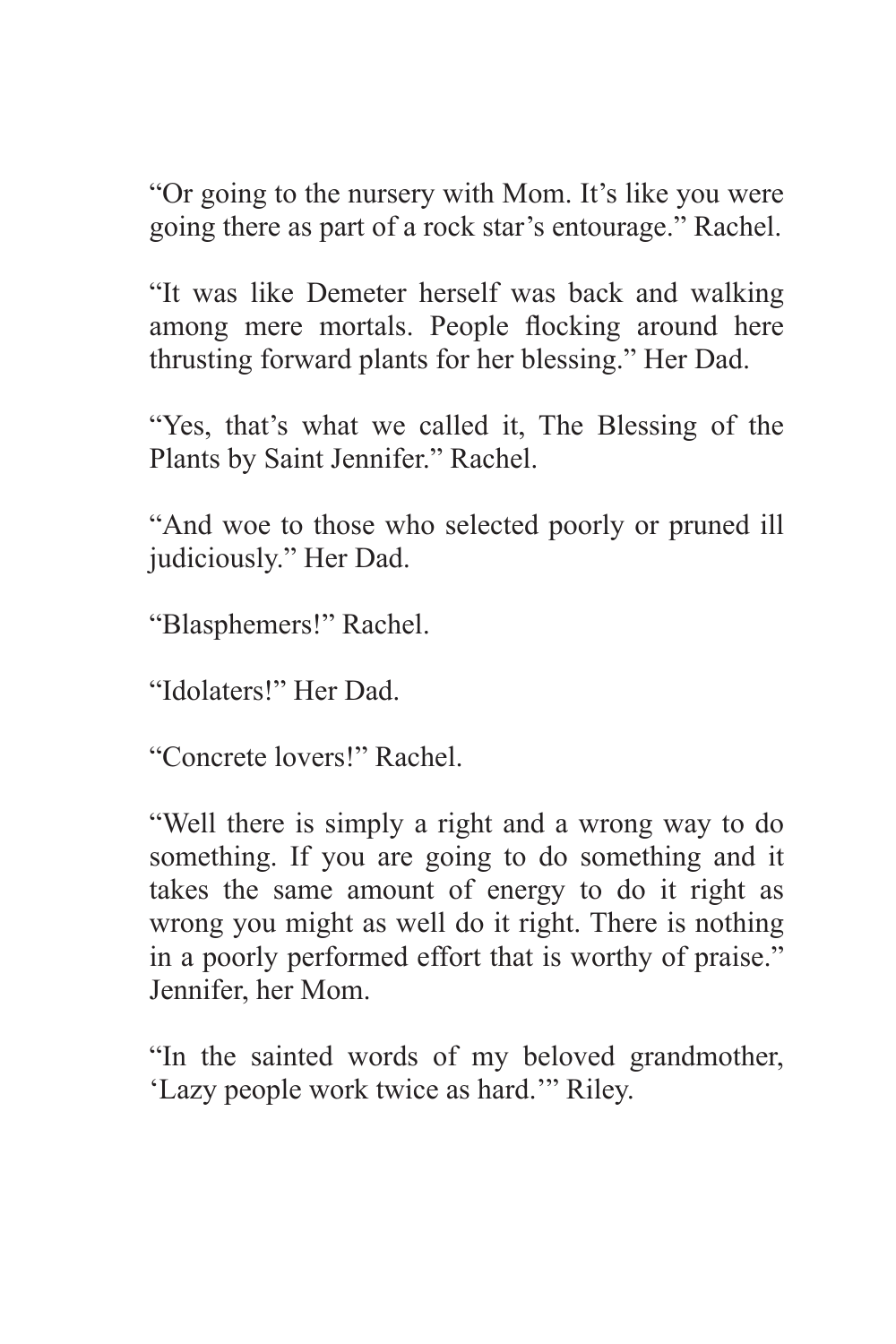"Oh dear god, not another one." Her Dad.

"Well, I didn't say I necessarily agree with her all the time. Like everything else a truly expert lazy person can pick their spots for maximum laziness." Riley. "So you think laziness is something that can be taught?" Her Dad.

"Oh yes, a naturally lazy talent can be totally wasted on the wrong person." Riley.

"Oh Riley, I disagree. By definition a lazy person is one who is not doing anything. To take the effort to become a better lazy person is additional effort. Therefore less lazy." Rachel.

"Good point honey. Laziness is an innate state attained by doing nothing." Her Dad.

OK I see your point, but what if by a certain expenditure of energy of effort in the short run the lazy person can incur a far greater degree of future sloth." Riley.

"Can you give me an example?" Her Dad.

"Ok, say there is a lazy person sitting on his butt on the sofa, watching TV. A lazy person in their natural habitat, yes?" Riley.

"OK I am with you." Her Dad.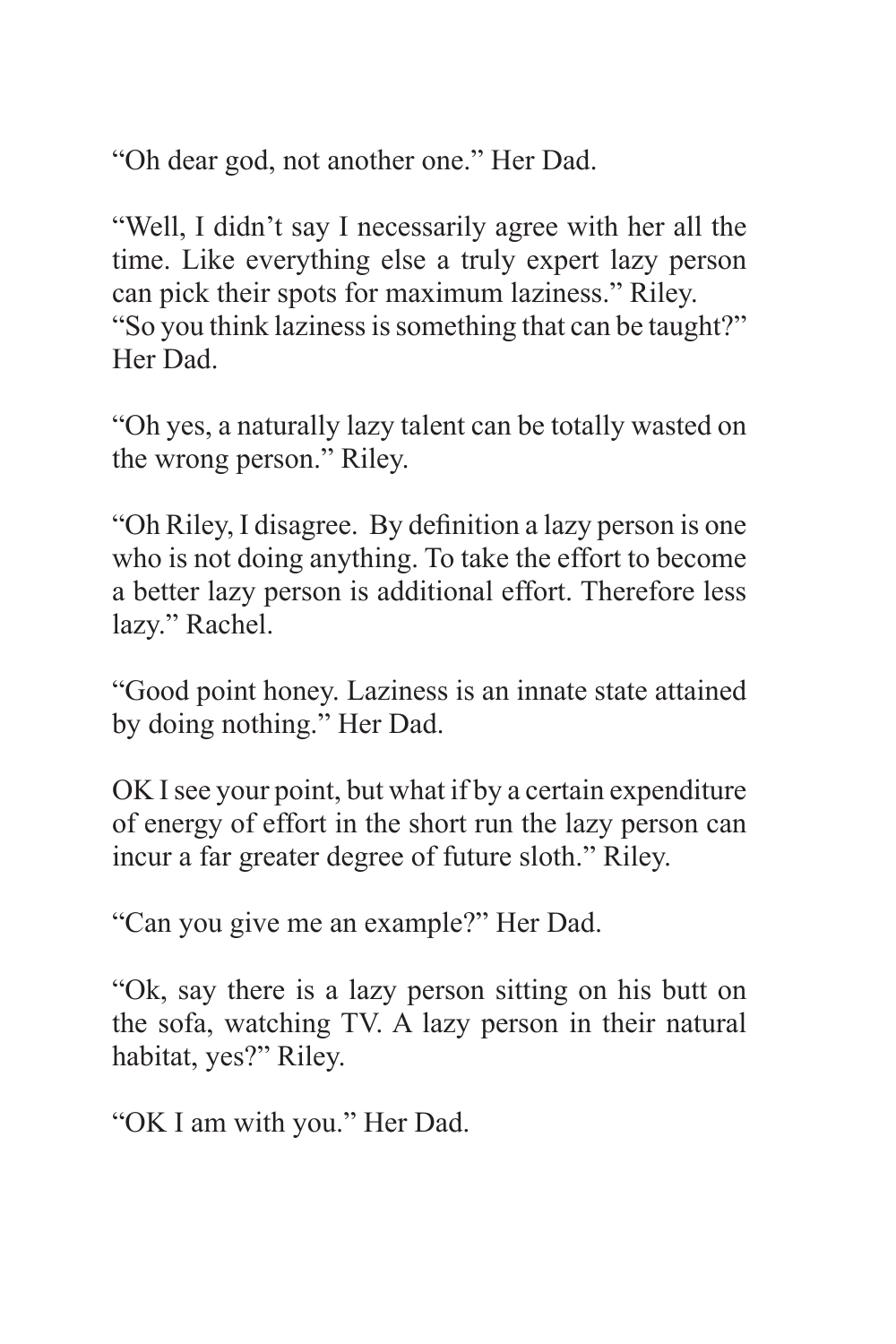"Now if we were to take your position to its logical conclusion, any time the lazy person got up out of the sofa he…" Riley.

"Or she." Rachel.

"Or she yes thank you would be less lazy, yes?" Riley.

"Yes." Her Dad.

"Now what would you say that if the lazy person got up off the sofa and went out and purchased for him..." Riley.

Or her." Rachel.

"Or her, yes, thank you a lottery ticket which won him, I'm waiting…" Riley.

"Oh I'm sorry I was eating some chips, or her." Rachel.

"Or her, yes, thank you enough money that they, Ha," Riley.

"Brat." Rachel.

"Just thinking of you dear, enjoy the chips, that the formerly lazy person need never get off the sofa ever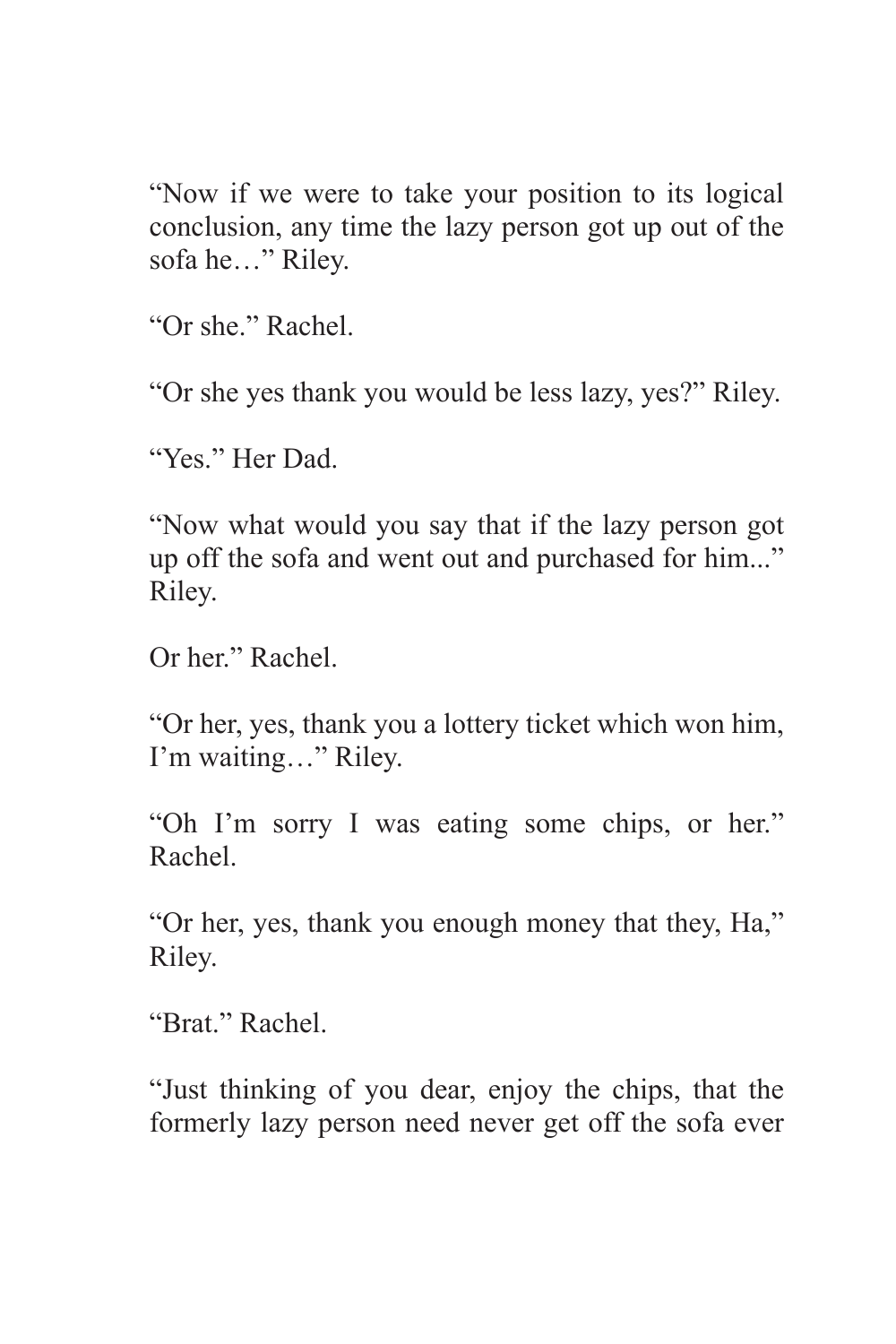again." Riley.

"Huh. So what you are saying is that with a modicum of energy expended the lazy person can become a lazy plus 2 person with a plus .4 expenditure of energy." Her Dad. "A little more algebraic than I am used to, but yes and furthermore since this is not intuitively obvious it means it must be a leaned behavior. Someone has to tell this lesson to a little slother. That means education and change from the initial natural state to an increased

"See Daddy, he thinks like a lawyer." Rachel.

"Oh dear god save us all. Well Riley I think that your grandmother was absolutely right in the way she intended. 'Measure twice, cut once.'" Jennifer, her Mom.

"Well you would." Her Dad.

level of laziness." Riley.

"Well some of us have standards." Jennifer, her Mom.

"Well some of us are self-righteous know-it-alls who live for making other people miserable." Her Dad.

"Well some of us have to do something or otherwise someone would qualify for the 'wallowing in filth and sloth' event in the Olympics." Jennifer, her Mom.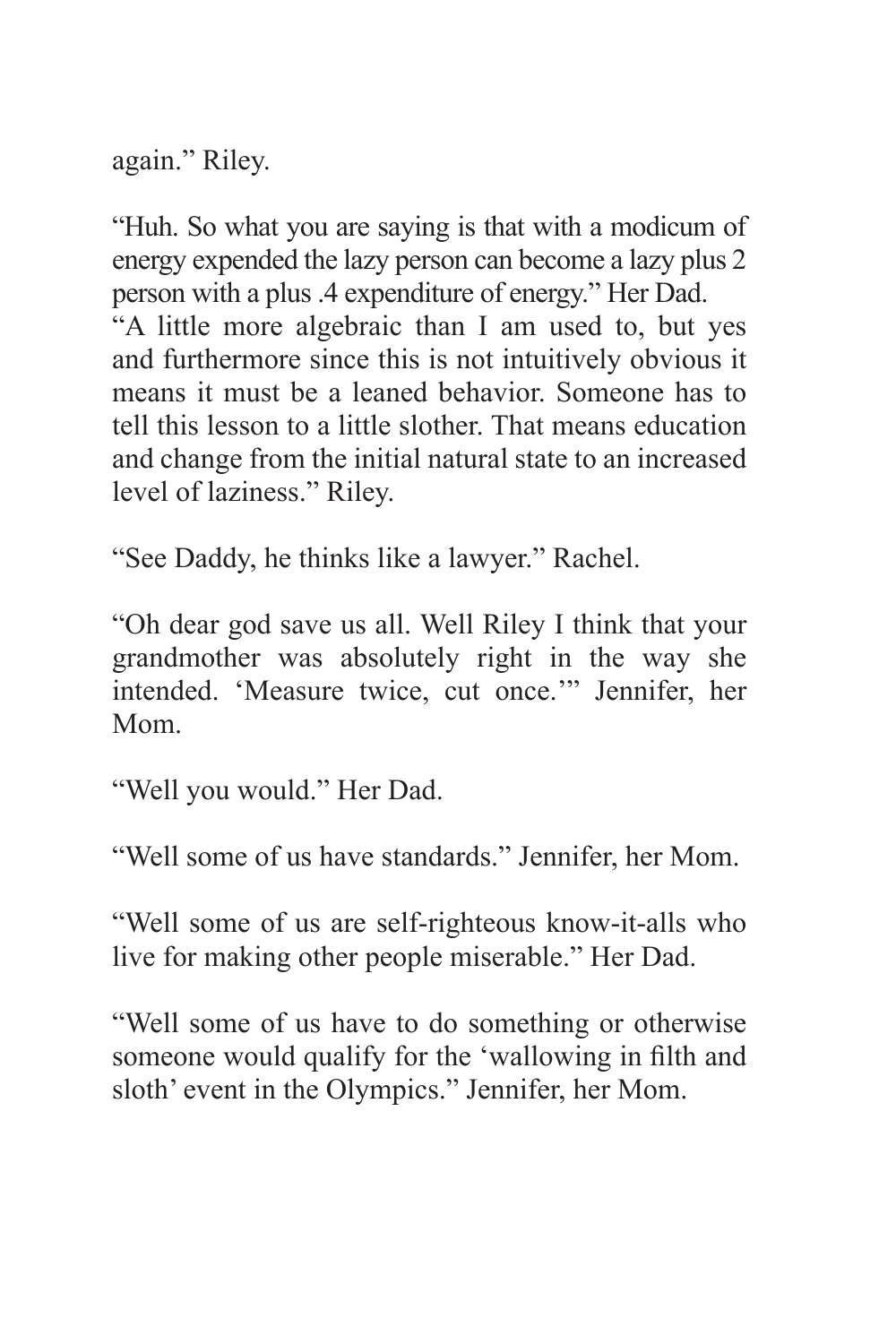"Oh give me a break." Her Dad.

"Speaks the man who goes through 5 rolls of toilet paper for every bar of soap." Jennifer, her Mom.

"Mother, isn't there something in the kitchen we should check up on?" Rachel.

"Oh I suppose you are right dear, let's go check it out." Jennifer, her Mom. (They leave.)

"Well I'm sorry you had to see her go off like that. She does it pretty regular like these days." Her Dad.

"Errrr. Ummm." Riley.

"But you didn't hear that from me. I mean officially that's what we're here for, all here just to keep them happy." Her Dad.

"So ummm, speaking of exploding, did you happen to catch the game last night?" Riley.

"Oh yeah the (blanks) the only team starting 5 power forwards ever known to mankind." Her Dad.

"Not to mention a bench consisting of 6 other power forwards." Riley.

"Not to mention the 3 more on injured reserve." Her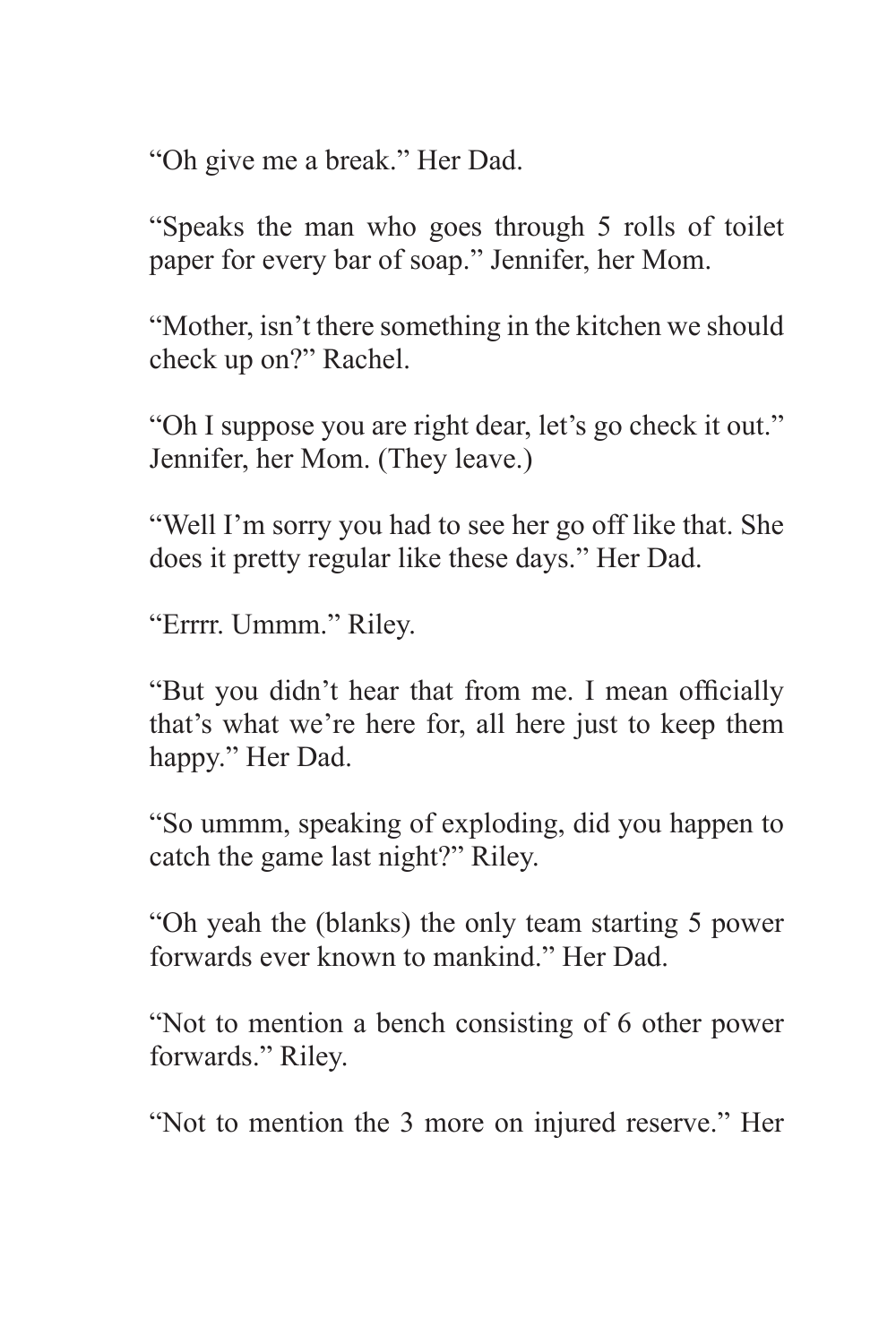Dad.

"Now to be fair, they DID have a guard who could shoot a three." Riley.

"Who they traded." Her Dad.

"For a 'center' who was also 6'8" 220." Riley.

"Imagine that." Her Dad.

"Who would have ever guessed it?" Riley.

"Not me." Her Dad.

"Jesus, for what that GM makes, you'd think he's have a brain cell or two rattling up there." Riley.

"You don't think it's the owner calling the shots?" Her Dad.

"Well OK but the larger point is that with all they charge to see a game…" Riley.

"And plus what they held the city up to buy the land their arena is on…" Her Dad.

"You know, and this is a totally random thought…" Riley.

"Go ahead." Her Dad.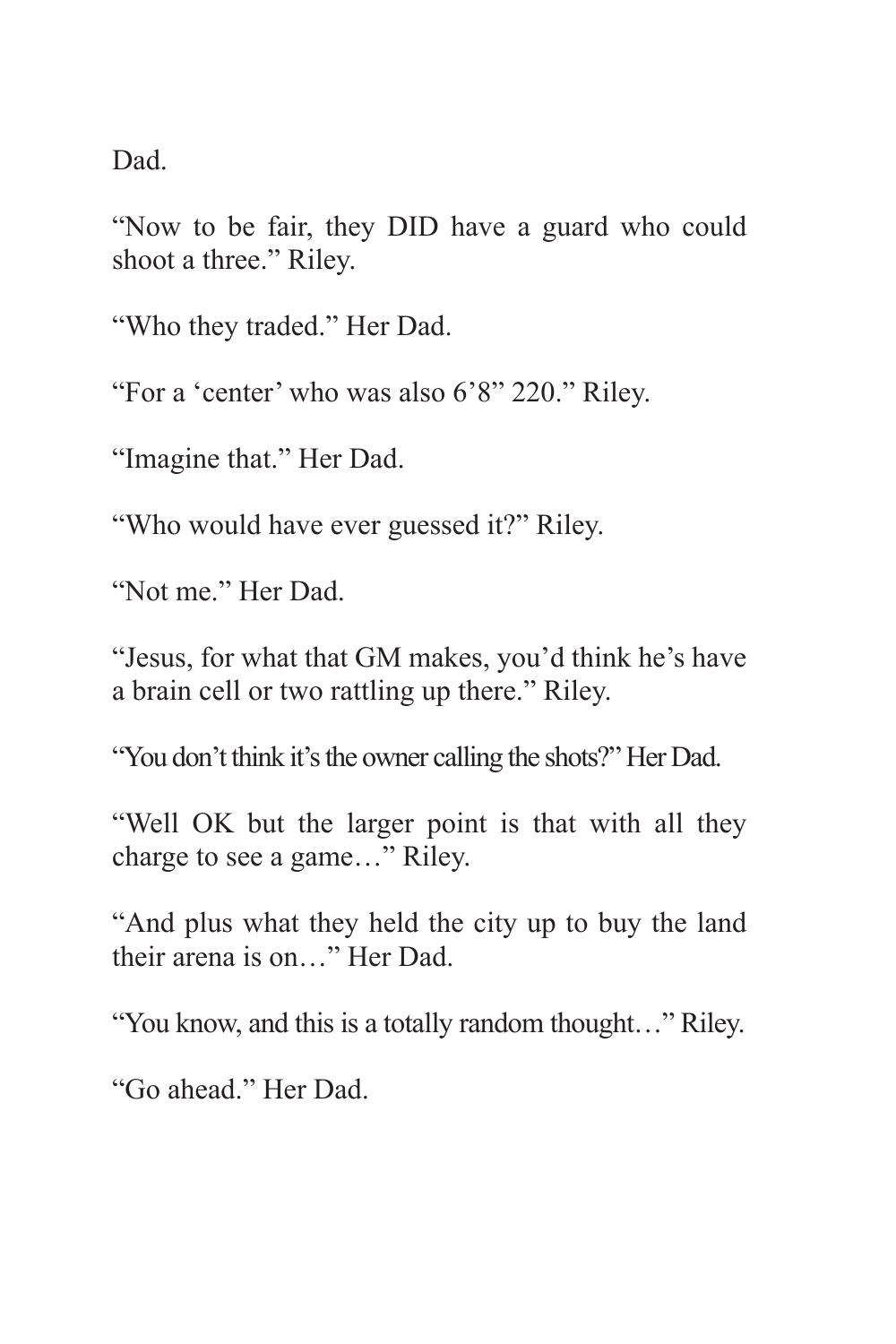"If they are so stupid as to have 12 power forwards what does it say about us that we keep on paying to go see them as well as tax ourselves to keep them around?" Riley.

"Put like that, it can only make one despair of democracy and the alleged rationality of the masses." Her Dad.

"Well you know what Morris Udall, the congressman from New Mexico once said after losing an election." Riley.

"No, what was that?" Her Dad.

"The people have spoken. The bastards." Riley.

"Amen to that. And then we have to live with the idiots that they got bamboozled into voting for." Her Dad.

"As opposed to our idiots." Riley.

"Well yes." Her Dad. (Jennifer, her Mom and Rachel re-enter.)

"Well you will all be glad to know the kitchen is still there." Rachel.

"In all its pristine glory?" Her Dad.

"Why yes and whatever do you mean by that dear?" Jennifer, her mom.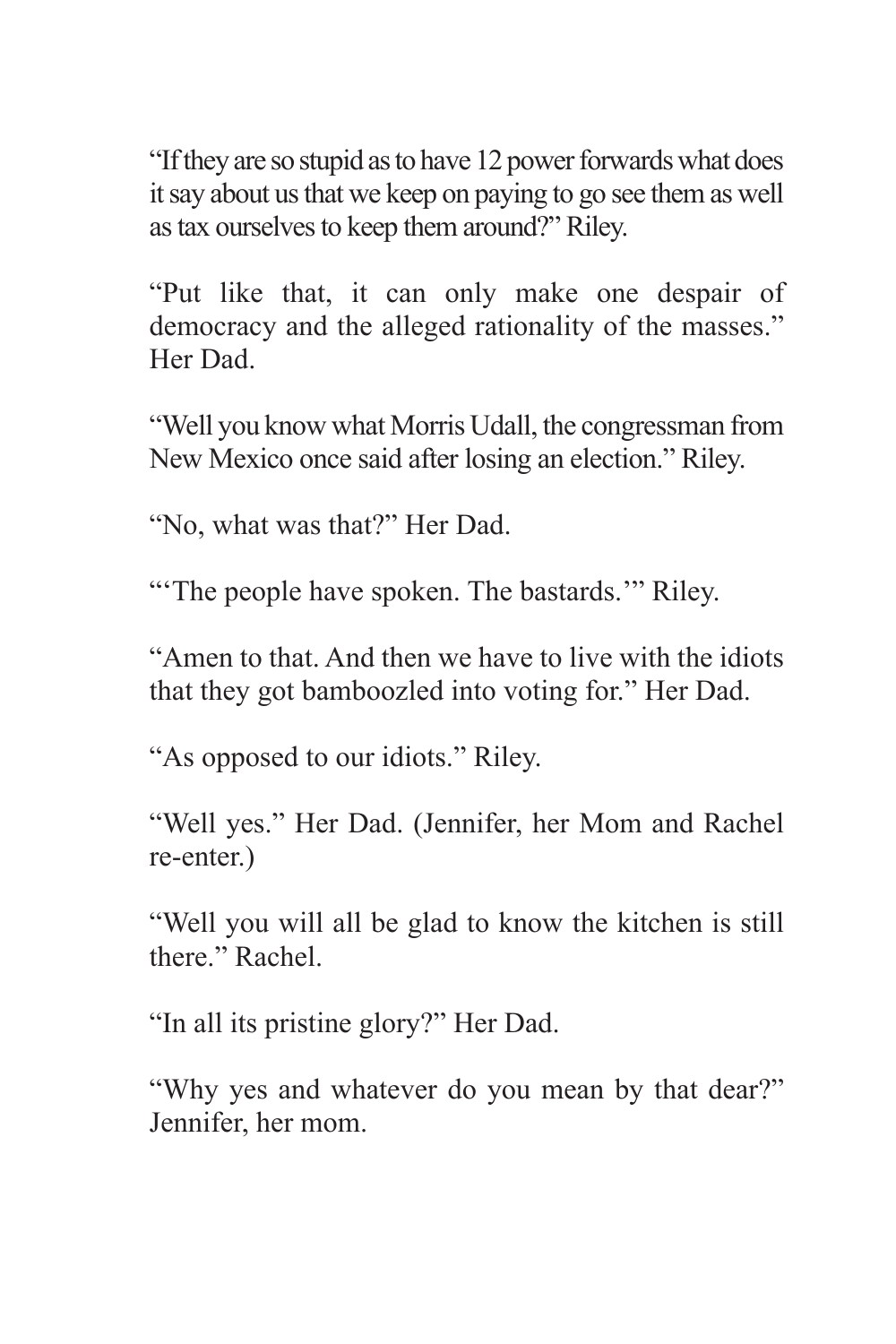"All I meant is that I am so glad you were able to find it and find your way back without leaving a messy trail of bread crumbs which would mar the clean perfection that is central to life here at chateau Robertson." Her Dad. "Well if you were ever here at meal time, you might be surprised at what else could be found around here." Jennifer, her Mom.

"I am here sometimes at dinner." Her Dad.

"Oh you are so right. I didn't say both here and sober. I am so sorry." Jennifer, her Mom.

"OK! Well, this has been fun. Look at that time. Thanks Mom and Dad for having us over." Rachel.

"Oh don't go honey, don't let your Father drive you away." Jennifer, her Mom.

"Oh no we had tickets to go to this thing later and later is now getting to be sooner and we don't want to be late. Parking you know." Riley.

"Oh yes well it is getting so hard to find places to park these days." Jennifer, her Mom.

"What thing?" Her Dad.

"Don't be crude, dear. Rachel says she wants to go so